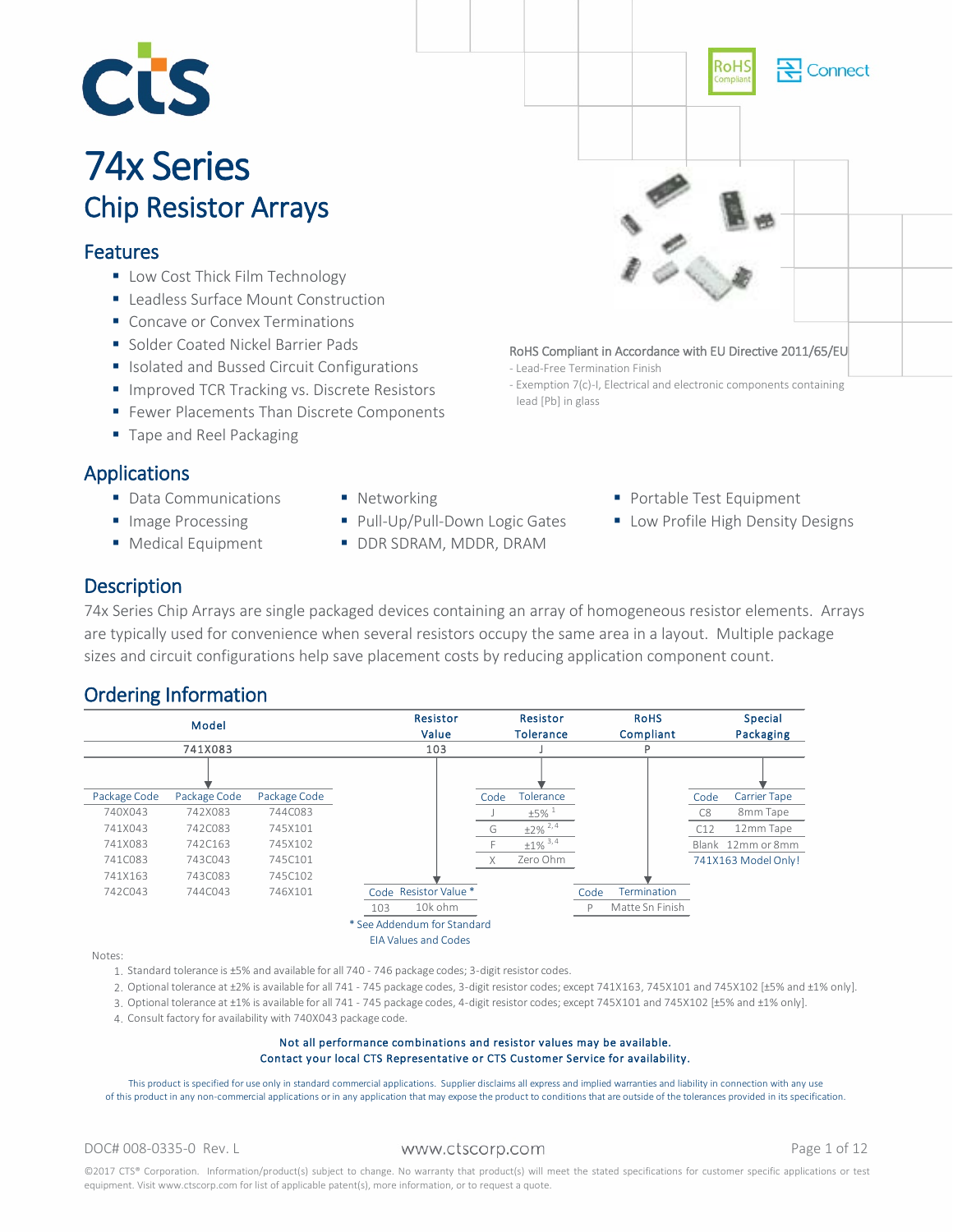# C

# Ordering Information

### Part Number Examples

| Tolerance / | 3-Digit Code  | 4-Digit Code  |               |  |
|-------------|---------------|---------------|---------------|--|
| Value       |               | G             | F             |  |
|             | [±5%]         | [±2%]         | [±1%]         |  |
| 10 Ohms     | 742C083100JP  | 742C083100GP  | 742C08310R0FP |  |
| 49.9 Ohms   | Not Available | Not Available | 742C08349R9FP |  |
| 120 Ohms    | 742C083121JP  | 742C083121GP  | 742C0831200FP |  |
| 1k Ohms     | 742C083102JP  | 742C083102GP  | 742C0831001FP |  |
| 68k Ohms    | 742C083683JP  | 742C083683GP  | 742C0836802FP |  |

### 3-Digit Resistor Code [For 5% and 2% tolerance only.]

 $1<sup>st</sup>$  and  $2<sup>nd</sup>$  digits are resistor,  $3<sup>rd</sup>$  digit is number of zeros.

Ex.  $102 = 1,000$  ohm = 1k ohm

Ex.  $683 = 68,000$  ohm = 68k ohm

#### Resistance Values <100 Ohms

"R" indicates decimal for values less than 100 ohm. Ex. 49R9 = 49.9 ohm

# Electrical & Environmental Specifications

### Operating Conditions

| Package | PCB Area<br>Per Resistor<br>[Sq. Inch] | Circuit<br>Type | Resistance<br>Range<br>[ohm] | Resistance<br>Tolerance<br>$[%]$ <sup>1</sup> | Operating<br>Temperature<br>Range   | Temperature<br>Coefficient | +70°C Power<br>Per Resistor <sup>2</sup><br>[Watts] | Maximum<br>Operating<br>Voltage |
|---------|----------------------------------------|-----------------|------------------------------|-----------------------------------------------|-------------------------------------|----------------------------|-----------------------------------------------------|---------------------------------|
| 740     | 0.0008                                 | Isolated        | $10 - 1M$                    |                                               |                                     |                            | 0.031                                               | 12.5V                           |
| 741     | 0.0015                                 | Isolated        | $10 - 1M$                    |                                               |                                     |                            | 0.063                                               | 25V                             |
| 742     | 0.0037                                 | Isolated        | $10 - 1M$                    | ±5% Std.                                      |                                     | $±200$ ppm/ $°C$           | 0.063                                               | 50V                             |
| 743     | 0.0071                                 | Isolated        | $10 - 1M$                    | or                                            |                                     |                            | 0.100                                               | 100V                            |
| 744     | 0.0094                                 | Isolated        | $10 - 1M$                    | $0.5$ ohm<br>lwhichever is                    | $-55^{\circ}$ C to $+125^{\circ}$ C |                            | 0.125                                               | 200V                            |
| 745X    | 0.0058                                 | <b>Bussed</b>   | $10 - 330k$                  | greater                                       |                                     |                            | 0.063                                               | 50V                             |
| 745C    | 0.0058                                 | <b>Bussed</b>   | $10 - 1M$                    |                                               |                                     | $±250$ ppm/°C              | 0.063                                               | 50V                             |
| 746     | 0.0013                                 | <b>Bussed</b>   | $10 - 100k$                  |                                               |                                     | $\pm 200$ ppm/°C           | 0.031                                               | 25V                             |

1. See Ordering Information for other options available.

2. Total Rated Package Power equals total number of resistors times rated Power Per Resistor.

#### DOC# 008-0335-0 Rev. L WWW.Ctscorp.com example 2 of 12

©2017 CTS® Corporation. Information/product(s) subject to change. No warranty that product(s) will meet the stated specifications for customer specific applications or test equipment. Visit www.ctscorp.com for list of applicable patent(s), more information, or to request a quote.

### 4-Digit Resistor Code [For 1% tolerance only.]

First three digits are resistor value,  $4^{th}$  digit is number of zeros. Ex.  $1001 = 1,000$  ohm = 1k ohm Ex. 6802 = 68,000 ohm = 68k ohm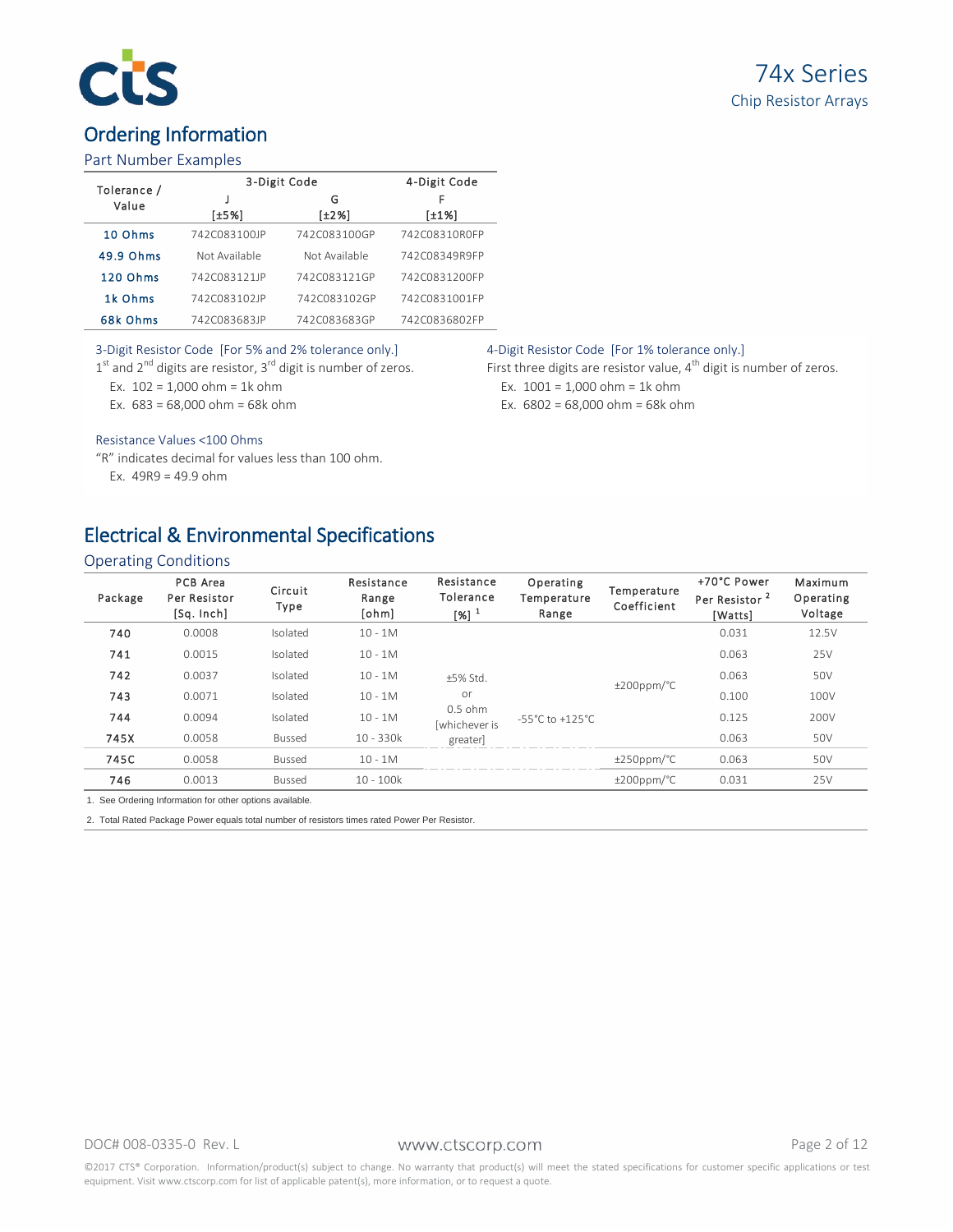

### Electrical & Environmental Specifications

### Power Derating Curve – Typical

With the rated ambient temperature set to +70°C, the maximum power [maximum current for 0Ω product] at a temperature of no more than rated ambient temperature shall be equal to the rated power [rate current for 0Ω product]. The maximum power at a temperature exceeding the rated ambient temperature shall be a value determined by reducing the rated power according to the power reduction curve in the figure below.



### Rated Voltage

The rated voltage shall be the DC or AC [effective power frequency] voltage corresponding to the rated power and shall be determined with the formula shown below. If the determined rated voltage exceeds the maximum operating voltage specified in Operating Conditions

$$
E = \sqrt{PxR}
$$

E = Rated Voaltge [V]

 $P =$  Rated Power [W]

R = Nomimal Resistance [Ω]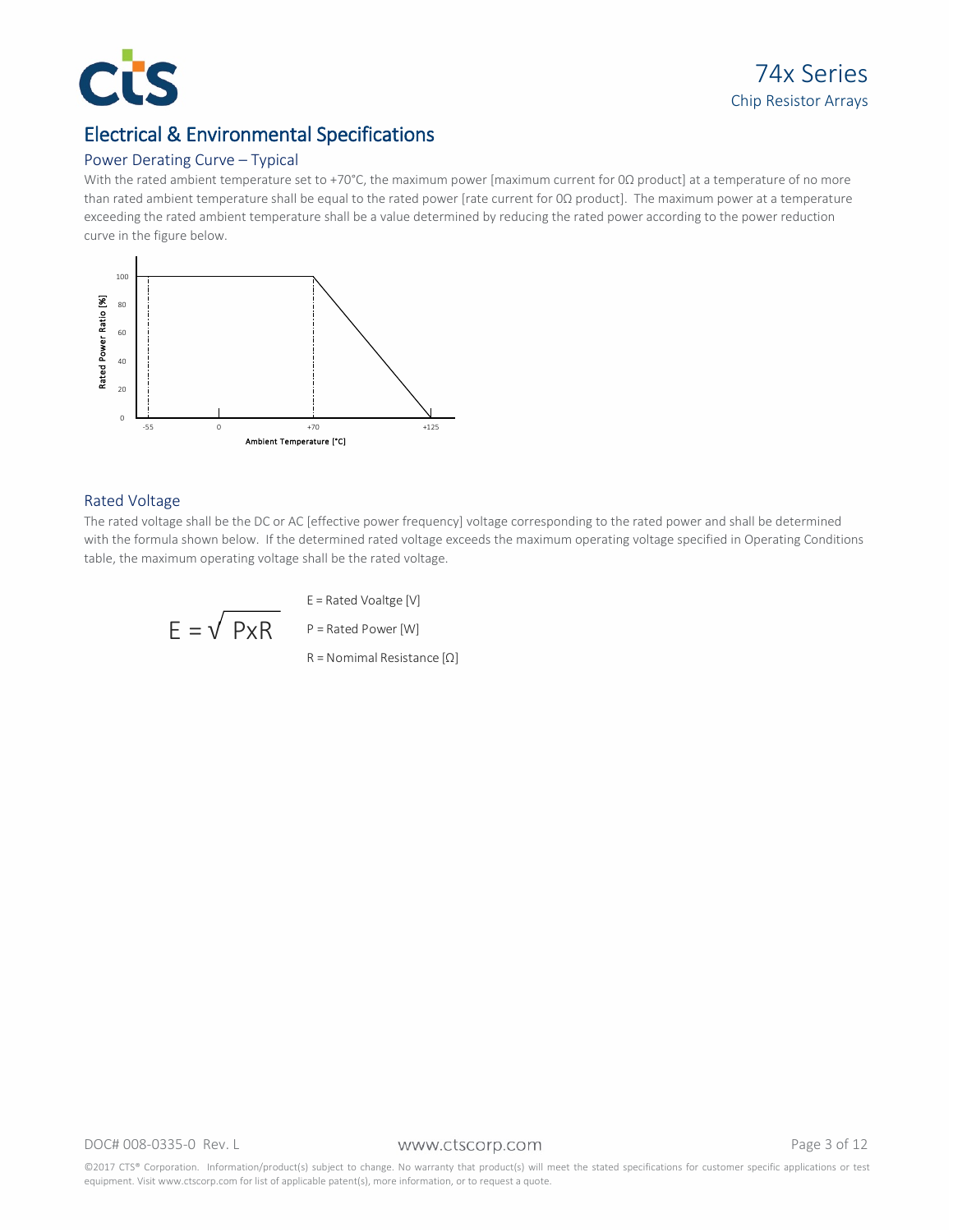

### Electrical & Environmental Specifications

#### Circuit Types



#### DOC# 008-0335-0 Rev. L WWW.Ctscorp.com example the Page 4 of 12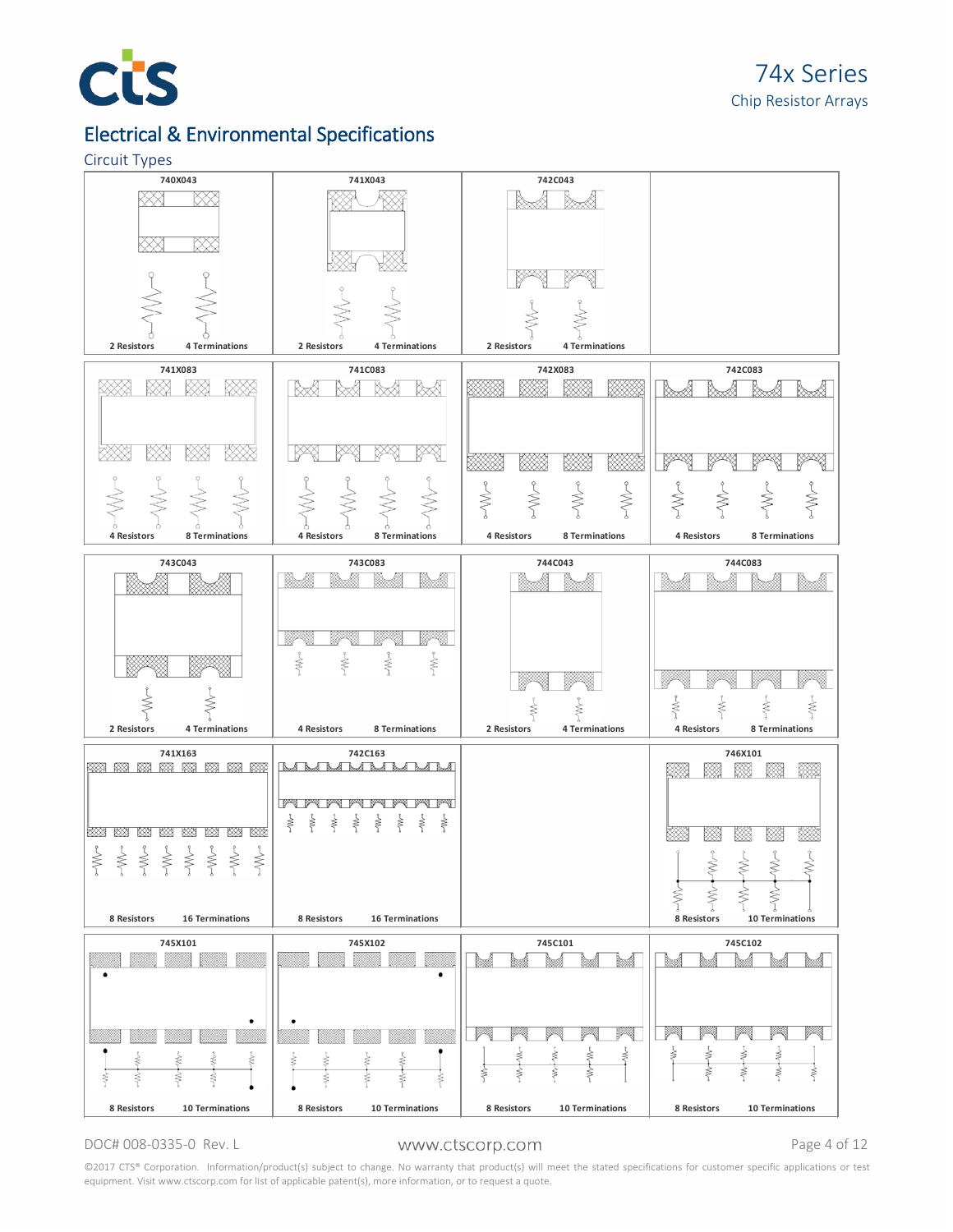

# Electrical & Environmental Specifications

### Environmental Parameters

| Test                             |      | Maximum Delta R [%] |           | <b>Test Description</b>                                    |
|----------------------------------|------|---------------------|-----------|------------------------------------------------------------|
|                                  | 740  | 741                 | 742 - 746 |                                                            |
| <b>Thermal Cycle</b>             | 1.00 | 1.00                | 1.00      | 5 cycles -55 $^{\circ}$ C to +125 $^{\circ}$ C             |
| Short Time Overload              | 2.00 | 2.50                | 1.00      | 21/ <sub>2</sub> times rated working voltage for 5 seconds |
| Moisture Resistance              | 2.00 | 5.00                | 2.00      | 240 hours @ 0.1 rated load: -10°C to +65°C. 90% RH         |
| High Temperture Exposure         | 3.00 | 1.00                | 1.00      | 1.000 hours @ +125°C, no load                              |
| Load Life                        | 3.00 | 5.00                | 2.00      | 1.000 hours @ +70 $^{\circ}$ C. rated load                 |
| <b>Resistance to Solder Heat</b> | 1.00 | 2.50                | 1.00      | 10 seconds @ +260°C solder                                 |
| <b>Resistance to Solvents</b>    |      |                     | $- - -$   | Isopropyl alcohol, Freon TMC                               |
| Solderability                    |      |                     |           | RMA Flux. +230°C. 5 seconds dip. 95% coverage              |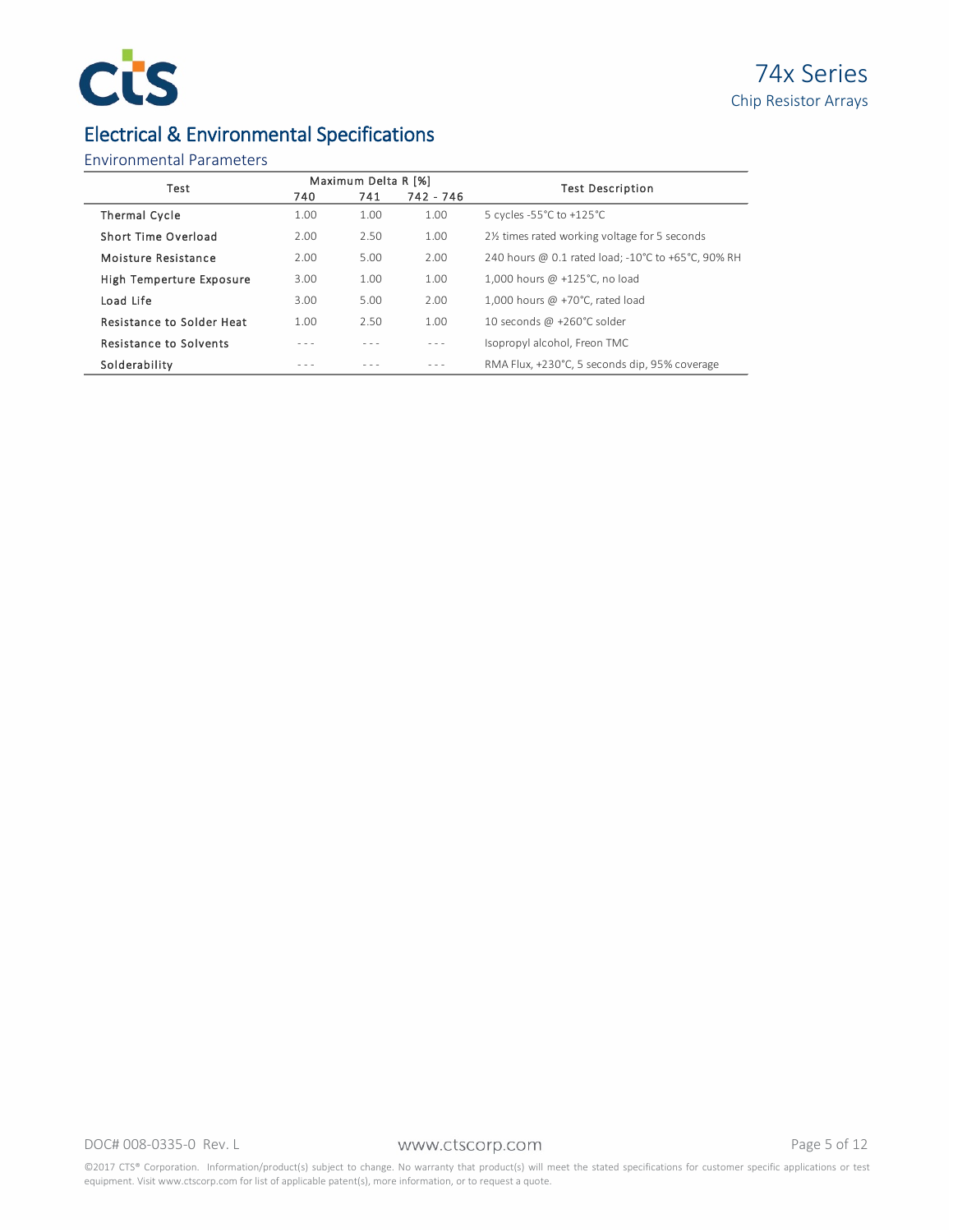

# Mechanical Specifications



### Notes

- 1. JEDEC termination code (e3). Barrier-plating is nickel [Ni] with Matte tin [Sn] finish.
- 2. Reflow conditions per JEDEC J-STD-020; +260°C maximum, 20 seconds.
- 3.  $MSL = 1$ .

### Package Configuration/Dimensions

| Package | <b>Resistor Size/</b>    | Termination    | # Resistors    | Circuit  | <b>Dimensions</b><br>[mm] |                 |             |                   |                   |                 |                   |                 |  |
|---------|--------------------------|----------------|----------------|----------|---------------------------|-----------------|-------------|-------------------|-------------------|-----------------|-------------------|-----------------|--|
| Code    | Configuration            | Pads           |                | Type     | Г                         | W               | P<br>[Typ.] | т                 | А                 | в               | c                 | D               |  |
| 740X043 | 0201 X 2                 | $\overline{4}$ | $\overline{2}$ | Isolated | $0.80 + 0.10$             | $0.60 \pm 0.10$ | 0.50        | $0.35 + 0.10$     | $0.35 + 0.10$     | $0.175 + 0.125$ | $0.15 \pm 0.10$   | $0.25 \pm 0.10$ |  |
| 741X043 | 0402 X 2                 | $\overline{4}$ | $\overline{2}$ | Isolated | $1.00 + 0.20$             | $1.00 + 0.20$   | 0.65        | $0.35 + 0.10$     | $0.295 \pm 0.135$ | $0.20 + 0.15$   | $0.25 \pm 0.10$   | $0.33 + 0.15$   |  |
| 741X083 | 0402 X 4                 | 8              | $\overline{4}$ | Isolated | $2.00 + 0.20$             | $1.00 + 0.20$   | 0.50        | $0.40 + 0.15$     | $0.30 + 0.15$     | $0.20 + 0.15$   | $0.25 \pm 0.20$   | $0.40 + 0.15$   |  |
| 741C083 | 0402 X 4                 | 8              | $\sqrt{4}$     | Isolated | $2.00 + 0.20$             | $1.00 + 0.20$   | 0.50        | $0.375 + 0.125$   | $0.29 \pm 0.11$   | $0.20 \pm 0.10$ | $0.265 + 0.115$   | N/A             |  |
| 741X163 | 0402 X 8                 | 16             | 8              | Isolated | 3.95 ±0.25                | $1.60 + 0.15$   | 0.50        | $0.45 \pm 0.10$   | $0.30 + 0.10$     | $0.30 + 0.15$   | $0.375 + 0.175$   | $0.325 + 0.175$ |  |
| 742C043 | 0603 X 2                 | $\overline{4}$ | $\overline{2}$ | Isolated | $1.60 + 0.20$             | $1.60 + 0.20$   | 0.80        | $0.525 \pm 0.175$ | $0.50 + 0.15$     | $0.30 + 0.20$   | $0.40 + 0.15$     | N/A             |  |
| 742X083 | 0603 X 4                 | 8              | $\overline{4}$ | Isolated | $3.20 + 0.15$             | $1.60 + 0.15$   | 0.80        | $0.55 \pm 0.15$   | $0.45 + 0.20$     | $0.30 + 0.20$   | $0.275 \pm 0.175$ | $0.525 + 0.225$ |  |
| 742C083 | 0603 X 4                 | 8              | $\overline{4}$ | Isolated | 3.20 ±0.20                | $1.60 + 0.20$   | 0.80        | $0.525 \pm 0.175$ | $0.50 \pm 0.15$   | $0.30 + 0.20$   | $0.35 + 0.20$     | N/A             |  |
| 742C163 | 0603 X 8                 | 16             | 8              | Isolated | $6.40 \pm 0.20$           | $1.60 + 0.20$   | 0.80        | $0.525 \pm 0.175$ | $0.50 + 0.15$     | $0.30 + 0.20$   | $0.40 + 0.15$     | N/A             |  |
| 743C043 | 0805 X 2                 | $\overline{4}$ | $\overline{2}$ | Isolated | $2.54 \pm 0.20$           | $2.00 + 0.20$   | 1.27        | $0.60 + 0.10$     | $0.80 + 0.10$     | $0.40 + 0.20$   | $0.55 \pm 0.10$   | N/A             |  |
| 743C083 | 0805 X 4                 | 8              | $\overline{4}$ | Isolated | $5.08 + 0.20$             | $2.00 + 0.20$   | 1.27        | $0.60 + 0.10$     | $0.80 + 0.10$     | $0.40 + 0.20$   | $0.55 + 0.10$     | N/A             |  |
| 744C043 | 1206 X 2                 | 4              | $\overline{2}$ | Isolated | $2.54 \pm 0.20$           | 3.20 ±0.20      | 1.27        | $0.60 + 0.10$     | $0.80 + 0.10$     | $0.50 + 0.30$   | $0.55 \pm 0.10$   | N/A             |  |
| 744C083 | 1206 X 4                 | 8              | $\sqrt{4}$     | Isolated | $5.08 + 0.20$             | 3.20 ±0.20      | 1.27        | $0.60 + 0.10$     | $0.80 + 0.10$     | $0.50 + 0.30$   | $0.55 \pm 0.10$   | N/A             |  |
| 745C101 | $\overline{\phantom{a}}$ | 10             | 8              | Bussed   | $6.40 + 0.20$             | $3.10 \pm 0.20$ | 1.27        | $0.575 \pm 0.125$ | $0.60 + 0.15$     | $0.50 + 0.30$   | $0.55 + 0.30$     | N/A             |  |
| 745C102 | $\sim$ $\sim$            | 10             | 8              | Bussed   | $6.40 \pm 0.20$           | $3.10 + 0.20$   | 1.27        | $0.575 + 0.125$   | $0.60 + 0.15$     | $0.50 + 0.30$   | $0.55 \pm 0.30$   | N/A             |  |
| 745X101 | $---$                    | 10             | 8              | Bussed   | $6.40 + 0.20$             | 3.20 ±0.20      | 1.27        | $0.60 + 0.10$     | $0.95 + 0.20$     | $0.50 + 0.15$   | $0.50 + 0.15$     | $1.10 + 0.15$   |  |
| 745X102 | $-$                      | 10             | 8              | Bussed   | $6.40 + 0.20$             | $3.20 + 0.20$   | 1.27        | $0.60 + 0.10$     | $0.95 + 0.20$     | $0.50 + 0.15$   | $0.50 + 0.15$     | $1.10 + 0.15$   |  |
| 746X101 | $\overline{\phantom{a}}$ | 10             | 8              | Bussed   | $3.20 + 0.20$             | $1.60 + 0.15$   | 0.64        | $0.60 + 0.10$     | $0.35 + 0.05$     | $0.30 + 0.15$   | $0.35 + 0.15$     | $0.45 + 0.05$   |  |

#### DOC# 008-0335-0 Rev. L WWW.Ctscorp.com example by Page 6 of 12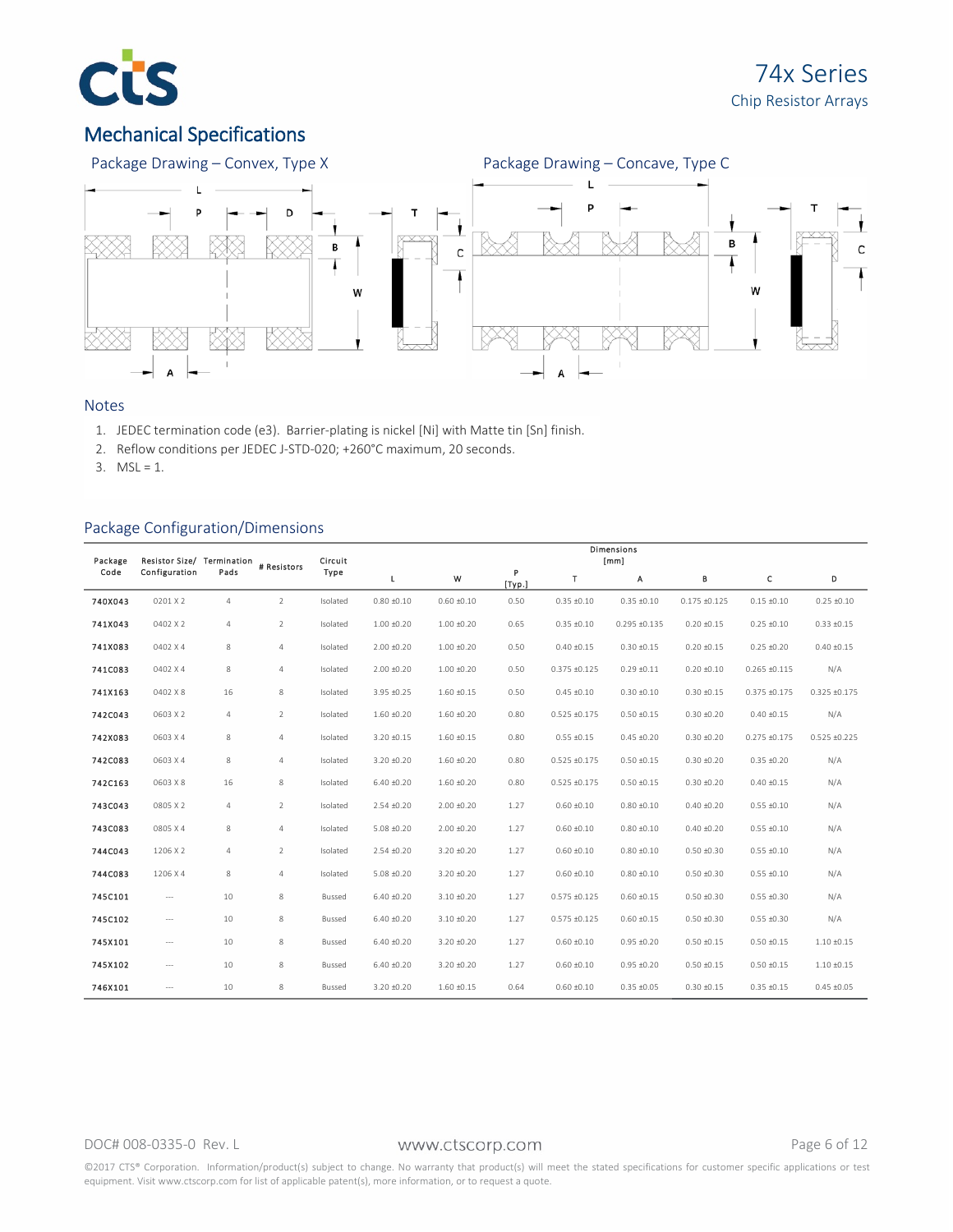

## 74x Series Chip Resistor Arrays

### Mechanical Specifications

### Recommended Pad Layout



### Marking Information

|                                   | J & G      | F          |            |                               |  |  |  |  |
|-----------------------------------|------------|------------|------------|-------------------------------|--|--|--|--|
| Package<br>Code                   | Tolerance  |            | Tolerance  | Marking<br>Color <sup>1</sup> |  |  |  |  |
|                                   | E-24 Value | E-24 Value | E-96 Value |                               |  |  |  |  |
| 740X043                           | No Marking |            |            |                               |  |  |  |  |
| 741X043                           | No Marking | No Marking | No Marking |                               |  |  |  |  |
|                                   | No Marking | No Marking | No Marking |                               |  |  |  |  |
| 741X083                           | or         | or         | or         |                               |  |  |  |  |
|                                   | 3-Digits   | 4-Digits   | 4-Digits   |                               |  |  |  |  |
|                                   | No Marking | No Marking |            |                               |  |  |  |  |
| 741C083                           | or         | or         | No Marking |                               |  |  |  |  |
|                                   | 3-Digits   | 3-Digits   |            |                               |  |  |  |  |
| 741X163                           | 3-Digits   | 4-Digits   | 4-Digits   |                               |  |  |  |  |
|                                   |            | 3-Digits   |            |                               |  |  |  |  |
| 742C043                           | 3-Digits   | or         | 4-Digits   | White                         |  |  |  |  |
|                                   |            | 4-Digits   |            |                               |  |  |  |  |
|                                   |            | 3-Digits   |            |                               |  |  |  |  |
| 742X083                           | 3-Digits   | or         | 4-Digits   | White                         |  |  |  |  |
|                                   |            | 4-Digits   |            |                               |  |  |  |  |
|                                   |            | 3-Digits   |            |                               |  |  |  |  |
| 742C083                           | 3-Digits   | or         | 4-Digits   | White                         |  |  |  |  |
|                                   |            | 4-Digits   |            |                               |  |  |  |  |
| 742C163                           | 3-Digits   | 4-Digits   | 4-Digits   | White                         |  |  |  |  |
| 743C043                           | 3-Digits   | 4-Digits   | 4-Digits   | White                         |  |  |  |  |
| 743C083                           | 3-Digits   | 4-Digits   | 4-Digits   | White                         |  |  |  |  |
| 744C043                           | 3-Digits   | 4-Digits   | 4-Digits   | White                         |  |  |  |  |
| 744C083                           | 3-Digits   | 4-Digits   | 4-Digits   | White                         |  |  |  |  |
| 745C101                           | 3-Digits   |            |            | White                         |  |  |  |  |
| 745C102                           | 3-Digits   |            |            | Orange                        |  |  |  |  |
| 745X101                           | 3-Digits   |            |            |                               |  |  |  |  |
| 745X102                           | 3-Digits   |            |            |                               |  |  |  |  |
| 746X101                           | 3-Digits   |            |            |                               |  |  |  |  |
| 1. May vary from indicated color. |            |            |            |                               |  |  |  |  |



### 10k ohm – 4-Digit



### DOC# 008-0335-0 Rev. L WWW.Ctscorp.com example the Page 7 of 12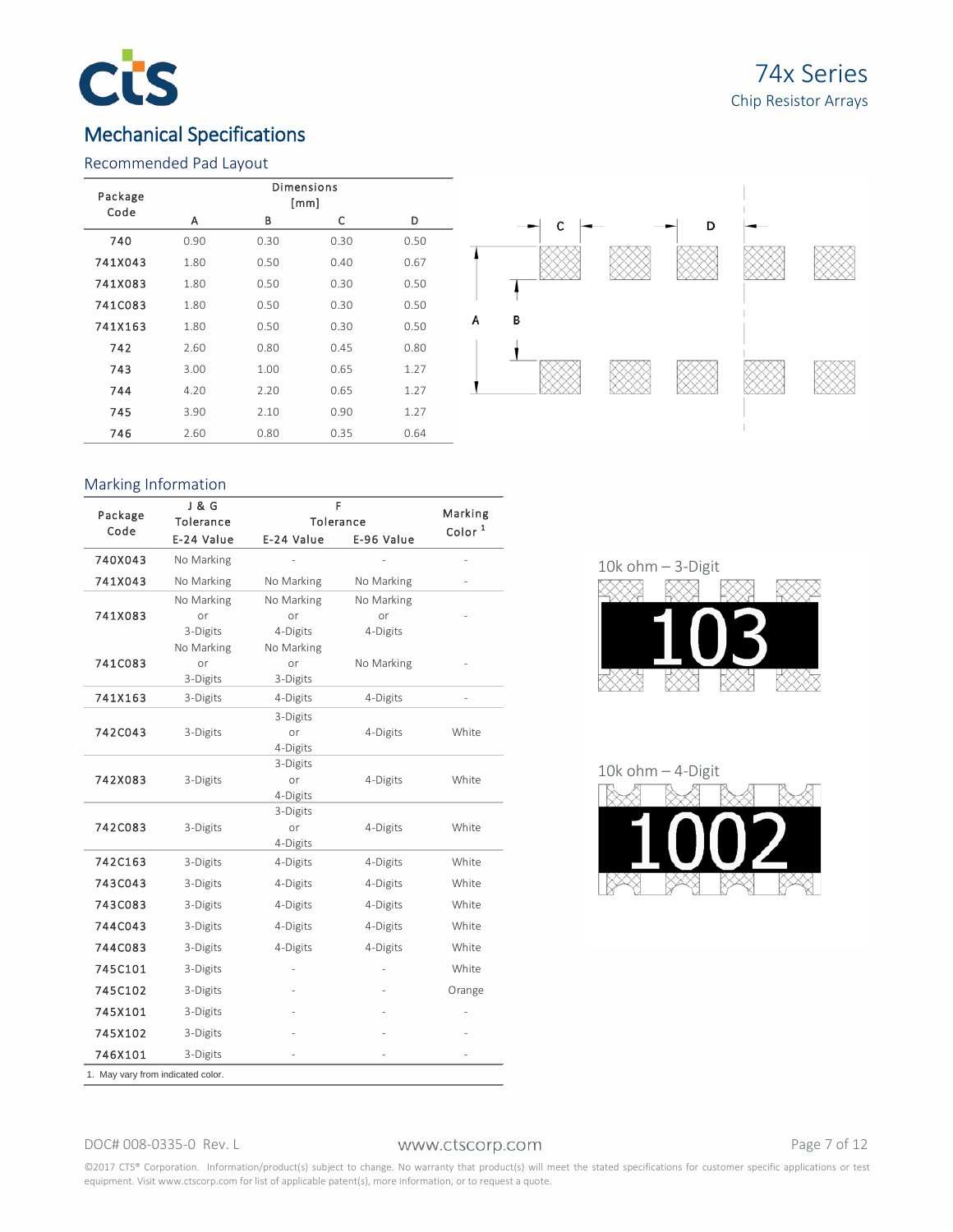

# Packaging

### Tape and Reel Information

| <b>REEL</b><br><b>DIAMETER 7"</b>                         | 740X043         | 741X043<br>741C083<br>741X083 | 742C043<br>742C083<br>742X083 | 741X163         | 742C163         | 743C043<br>744C043 | 743C083<br>744C083 | 745C101<br>745C102 | 745X101<br>745X102 | 746X101         |  |
|-----------------------------------------------------------|-----------------|-------------------------------|-------------------------------|-----------------|-----------------|--------------------|--------------------|--------------------|--------------------|-----------------|--|
| Parts Per Reel                                            | 10,000          | 10.000                        | 5,000                         | 5,000           | 4,000           | 4,000              | 4,000              | 4.000              | 4,000              | 5,000           |  |
| Pitch                                                     | 2mm             | 2 <sub>mm</sub>               | 4 <sub>mm</sub>               | 4 <sub>mm</sub> | 4 <sub>mm</sub> | 4 <sub>mm</sub>    | 4 <sub>mm</sub>    | 4 <sub>mm</sub>    | 4 <sub>mm</sub>    | 4 <sub>mm</sub> |  |
| Carrier Width                                             | 8 <sub>mm</sub> | 8 <sub>mm</sub>               | 8 <sub>mm</sub>               | 8mm<br>12mm     | 12mm            | 8 <sub>mm</sub>    | 12mm               | 12mm               | 12mm               | 8 <sub>mm</sub> |  |
| Material                                                  | Paper           | Paper                         | Paper                         | Paper           | Plastic         | Plastic            | Plastic            | Plastic            | Plastic            | Paper           |  |
| 1. See Ordering Information for packaging code indicator. |                 |                               |                               |                 |                 |                    |                    |                    |                    |                 |  |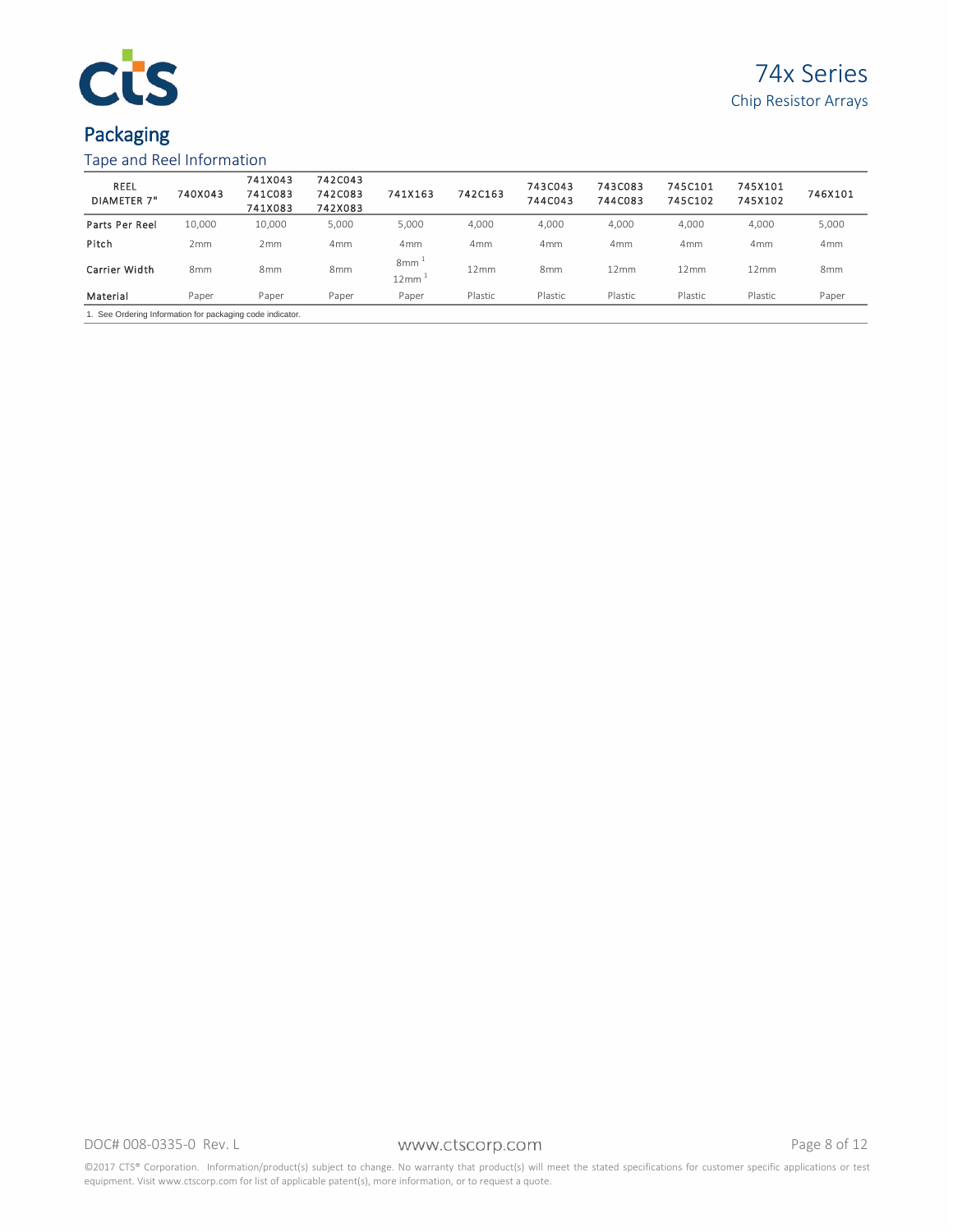

Standard EIA Codes and Resistor Values – E-24 [3-Digit Resistor Code for J&G Tolerances]

| CODE                           | <b>OHMS</b> | CODE | <b>OHMS</b> | CODE | <b>OHMS</b> | CODE | <b>OHMS</b> | CODE | OHMS  | CODE | <b>OHMS</b> |
|--------------------------------|-------------|------|-------------|------|-------------|------|-------------|------|-------|------|-------------|
| 000X *                         | $\circ$     | 680  | 68          | 511  | 510         | 392  | 3.9K        | 303  | 30.0K | 224  | 220K        |
| 100                            | 10          | 750  | 75          | 561  | 560         | 432  | 4.3K        | 333  | 33.0K | 244  | 240K        |
| 110                            | 11          | 820  | 82          | 621  | 620         | 472  | 4.7K        | 363  | 36.0K | 274  | 270K        |
| 120                            | 12          | 910  | 91          | 681  | 680         | 512  | 5.1K        | 393  | 39.0K | 304  | 300K        |
| 130                            | 13          | 101  | 100         | 751  | 750         | 562  | 5.6K        | 433  | 43.0K | 334  | 330K        |
| 150                            | 15          | 111  | 110         | 821  | 820         | 622  | 6.2K        | 473  | 47.0K | 364  | 360K        |
| 160                            | 16          | 121  | 120         | 911  | 910         | 682  | 6.8K        | 513  | 51.0K | 394  | 390K        |
| 180                            | 18          | 131  | 130         | 102  | 1.0K        | 752  | 7.5K        | 563  | 56.0K | 434  | 430K        |
| 200                            | 20          | 151  | 150         | 112  | 1.1K        | 822  | 8.2K        | 623  | 62.0K | 474  | 470K        |
| 220                            | 22          | 161  | 160         | 122  | 1.2K        | 912  | 9.1K        | 683  | 68.0K | 514  | 510K        |
| 240                            | 24          | 181  | 180         | 132  | 1.3K        | 103  | 10.0K       | 753  | 75.0K | 564  | 560K        |
| 270                            | 27          | 201  | 200         | 152  | 1.5K        | 113  | 11.0K       | 823  | 82.0K | 624  | 620K        |
| 300                            | 30          | 221  | 220         | 162  | 1.6K        | 123  | 12.K        | 913  | 91.0K | 684  | 680K        |
| 330                            | 33          | 241  | 240         | 182  | 1.8K        | 133  | 13.K        | 104  | 100K  | 754  | 750K        |
| 360                            | 36          | 271  | 270         | 202  | 2.0K        | 153  | 15.0K       | 114  | 110K  | 824  | 820K        |
| 390                            | 39          | 301  | 300         | 222  | 2.2K        | 163  | 16.0K       | 124  | 120K  | 914  | 910K        |
| 430                            | 43          | 331  | 330         | 242  | 2.4K        | 183  | 18.0K       | 134  | 130K  | 105  | 1M          |
| 470                            | 47          | 361  | 360         | 272  | 2.7K        | 203  | 20.0K       | 154  | 150K  |      |             |
| 510                            | 51          | 391  | 390         | 302  | 3.0K        | 223  | 22.0K       | 164  | 160K  |      |             |
| 560                            | 56          | 431  | 430         | 332  | 3.3K        | 243  | 24.0K       | 184  | 180K  |      |             |
| 620                            | 62          | 471  | 470         | 362  | 3.6K        | 273  | 27.0K       | 204  | 200K  |      |             |
| * Includes tolerance code "X". |             |      |             |      |             |      |             |      |       |      |             |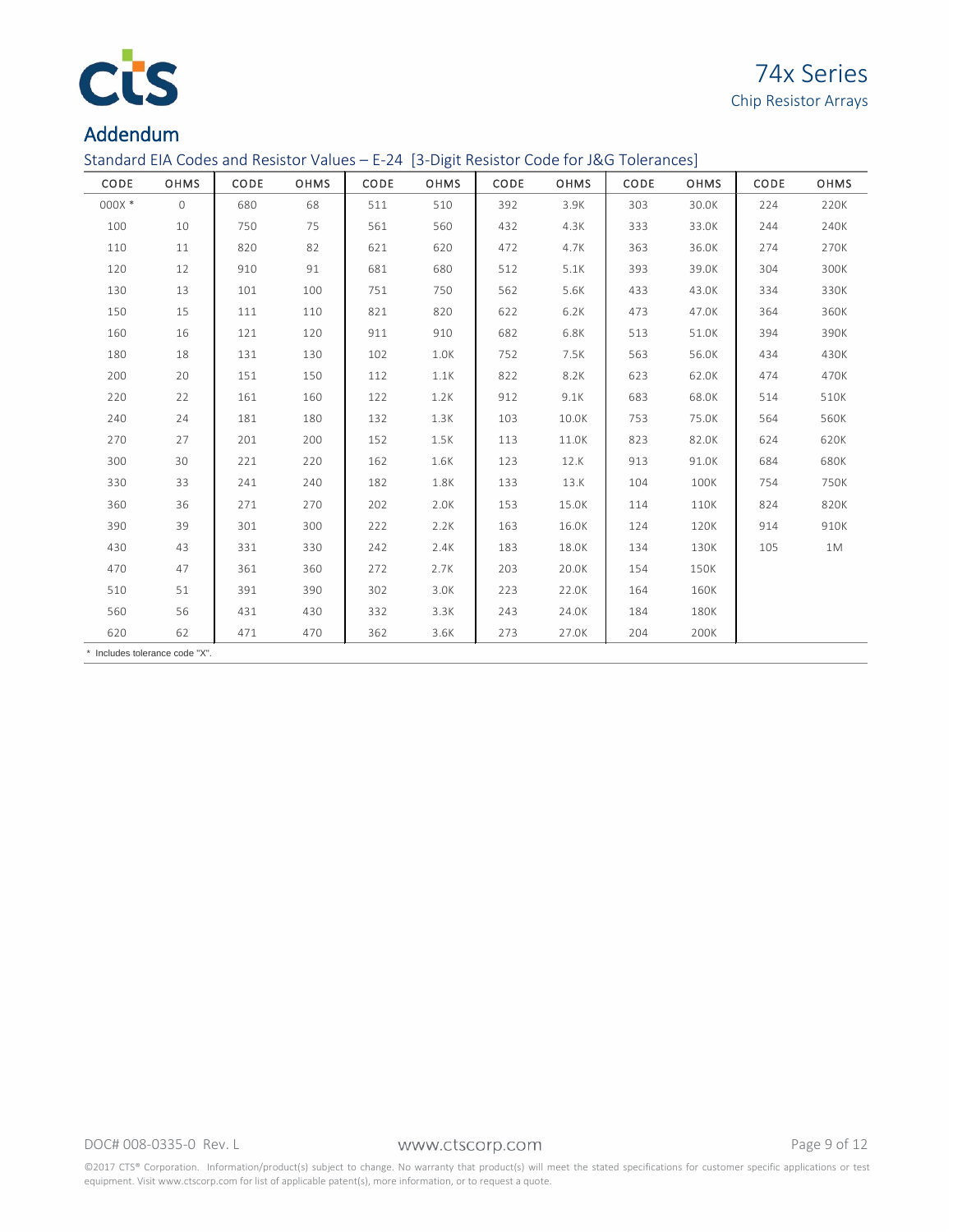

Standard EIA Codes and Resistor Values – E-24 [4-Digit Resistor Code for F Tolerance]

| CODE                           | <b>OHMS</b> | CODE | <b>OHMS</b> | CODE | <b>OHMS</b> | CODE | <b>OHMS</b> | CODE | <b>OHMS</b> | CODE | <b>OHMS</b> |
|--------------------------------|-------------|------|-------------|------|-------------|------|-------------|------|-------------|------|-------------|
| 000X *                         | $\circ$     | 68R0 | 68          | 5100 | 510         | 3901 | 3.9K        | 3002 | 30.0K       | 2203 | 220K        |
| 10R0                           | 10          | 75R0 | 75          | 5600 | 560         | 4301 | 4.3K        | 3302 | 33.0K       | 2403 | 240K        |
| 11RO                           | 11          | 82R0 | 82          | 6200 | 620         | 4701 | 4.7K        | 3602 | 36.0K       | 2703 | 270K        |
| 12RO                           | 12          | 91R0 | 91          | 6800 | 680         | 5101 | 5.1K        | 3902 | 39.0K       | 3003 | 300K        |
| 13RO                           | 13          | 1000 | 100         | 7500 | 750         | 5601 | 5.6K        | 4302 | 43.0K       | 3303 | 330K        |
| 15R0                           | 15          | 1100 | 110         | 8200 | 820         | 6201 | 6.2K        | 4702 | 47.0K       | 3603 | 360K        |
| 16R0                           | 16          | 1200 | 120         | 9100 | 910         | 6801 | 6.8K        | 5102 | 51.0K       | 3903 | 390K        |
| 18R0                           | 18          | 1300 | 130         | 1001 | 1.0K        | 7501 | 7.5K        | 5602 | 56.0K       | 4303 | 430K        |
| 20R0                           | 20          | 1500 | 150         | 1101 | 1.1K        | 8201 | 8.2K        | 6202 | 62.0K       | 4703 | 470K        |
| 22RO                           | 22          | 1600 | 160         | 1201 | 1.2K        | 9101 | 9.1K        | 6802 | 68.0K       | 5103 | 510K        |
| 24RO                           | 24          | 1800 | 180         | 1301 | 1.3K        | 1002 | 10.0K       | 7502 | 75.0K       | 5603 | 560K        |
| 27R0                           | 27          | 2000 | 200         | 1501 | 1.5K        | 1102 | 11.0K       | 8202 | 82.0K       | 6203 | 620K        |
| 30RO                           | 30          | 2200 | 220         | 1601 | 1.6K        | 1202 | 12.K        | 9102 | 91.0K       | 6803 | 680K        |
| 33RO                           | 33          | 2400 | 240         | 1801 | 1.8K        | 1302 | 13.K        | 1003 | 100K        | 7503 | 750K        |
| 36RO                           | 36          | 2700 | 270         | 2001 | 2.0K        | 1502 | 15.0K       | 1103 | 110K        | 8203 | 820K        |
| 39R0                           | 39          | 3000 | 300         | 2201 | 2.2K        | 1602 | 16.0K       | 1203 | 120K        | 9103 | 910K        |
| 43RO                           | 43          | 3300 | 330         | 2401 | 2.4K        | 1802 | 18.0K       | 1303 | 130K        | 1004 | 1M          |
| 47R0                           | 47          | 3600 | 360         | 2701 | 2.7K        | 2002 | 20.0K       | 1503 | 150K        |      |             |
| 51RO                           | 51          | 3900 | 390         | 3001 | 3.0K        | 2202 | 22.0K       | 1603 | 160K        |      |             |
| 56R0                           | 56          | 4300 | 430         | 3301 | 3.3K        | 2402 | 24.0K       | 1803 | 180K        |      |             |
| 62R0                           | 62          | 4700 | 470         | 3601 | 3.6K        | 2702 | 27.0K       | 2003 | 200K        |      |             |
| * Includes tolerance code "X". |             |      |             |      |             |      |             |      |             |      |             |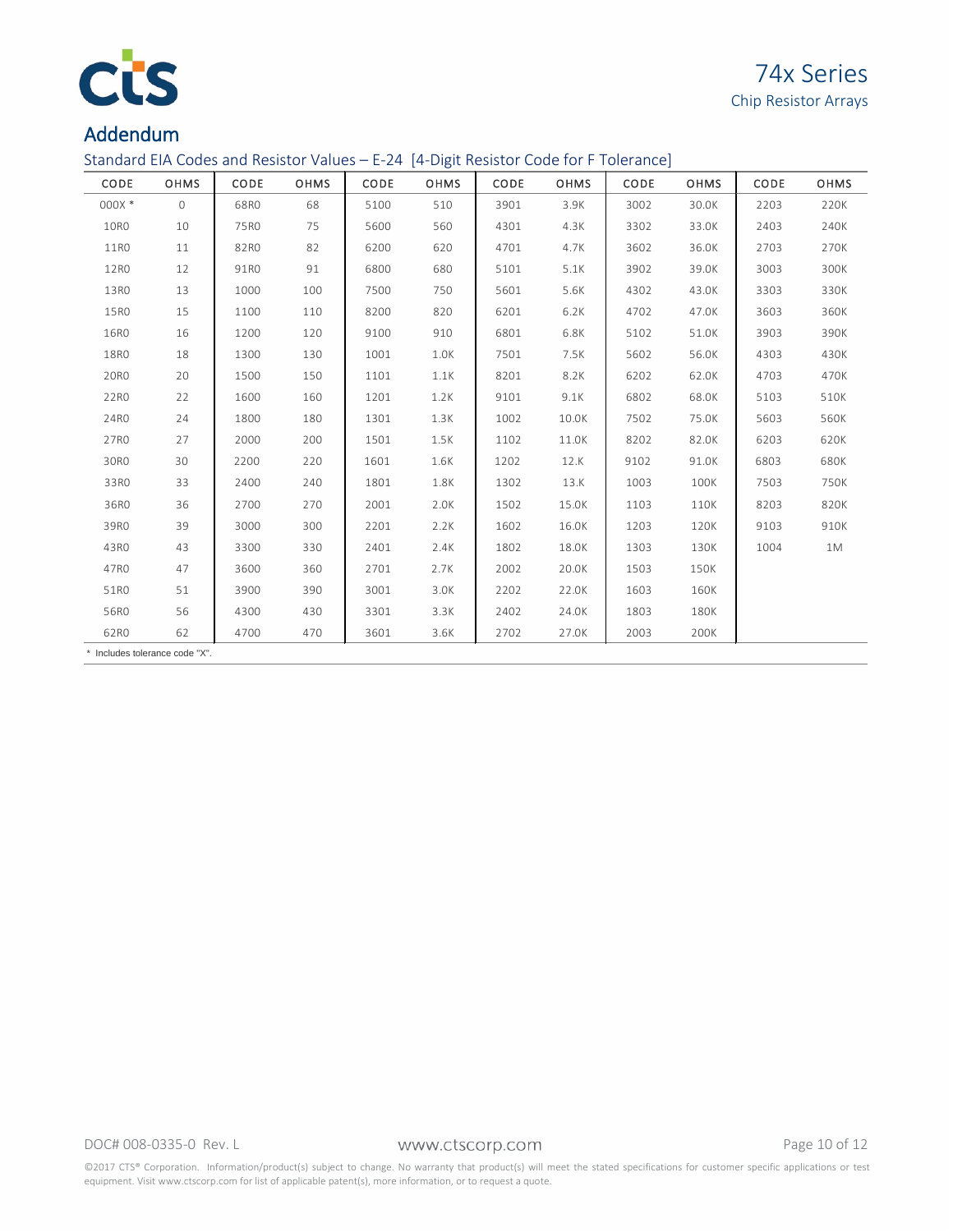

Standard EIA Codes and Resistor Values – E-96 [4-Digit Resistor Code for F Tolerance]

| CODE                           | OHMS                | CODE | OHMS | CODE | OHMS | CODE | OHMS | CODE | OHMS  | CODE | OHMS  |
|--------------------------------|---------------------|------|------|------|------|------|------|------|-------|------|-------|
| 000X *                         | $\mathsf{O}\xspace$ | 26R1 | 26.1 | 69R8 | 69.8 | 1870 | 187  | 4990 | 499   | 1331 | 1.33k |
| 10R0                           | 10.0                | 26R7 | 26.7 | 71R5 | 71.5 | 1910 | 191  | 5110 | 511   | 1371 | 1.37k |
| 10R2                           | 10.2                | 27R4 | 27.4 | 73R2 | 73.2 | 1960 | 196  | 5230 | 523   | 1401 | 1.40k |
| 10R5                           | 10.5                | 28R0 | 28.0 | 75R0 | 75.0 | 2000 | 200  | 5360 | 536   | 1431 | 1.43k |
| 10R7                           | 10.7                | 28R7 | 28.7 | 76R8 | 76.8 | 2050 | 205  | 5490 | 549   | 1471 | 1.47k |
| 11RO                           | 11.0                | 29R4 | 29.4 | 78R7 | 78.7 | 2100 | 210  | 5620 | 562   | 1501 | 1.50k |
| 11R3                           | 11.3                | 30R1 | 30.1 | 80R6 | 80.6 | 2150 | 215  | 5760 | 576   | 1541 | 1.54k |
| 11R5                           | $11.5\,$            | 30R9 | 30.9 | 82R5 | 82.5 | 2210 | 221  | 5900 | 590   | 1581 | 1.58k |
| <b>11R8</b>                    | 11.8                | 31R6 | 31.6 | 84R5 | 84.5 | 2260 | 226  | 6040 | 604   | 1621 | 1.62k |
| 12R1                           | 12.1                | 32R4 | 32.4 | 86R6 | 86.6 | 2320 | 232  | 6190 | 619   | 1651 | 1.65k |
| 12R4                           | 12.4                | 33R2 | 33.2 | 88R7 | 88.7 | 2370 | 237  | 6340 | 634   | 1691 | 1.69k |
| 12R7                           | 12.7                | 34RO | 34.0 | 90R9 | 90.9 | 2430 | 243  | 6490 | 649   | 1741 | 1.74k |
| 13RO                           | 13.0                | 34R8 | 34.8 | 93R1 | 93.1 | 2490 | 249  | 6650 | 665   | 1781 | 1.78k |
| 13R3                           | 13.3                | 35R7 | 35.7 | 95R3 | 95.3 | 2550 | 255  | 6810 | 681   | 1821 | 1.82k |
| 13R7                           | 13.7                | 36R5 | 36.5 | 97R6 | 97.6 | 2610 | 261  | 6980 | 698   | 1871 | 1.87k |
| 14R0                           | 14.0                | 37R4 | 37.4 | 1000 | 100  | 2670 | 267  | 7150 | 715   | 1911 | 1.91k |
| 14R3                           | 14.3                | 38R3 | 38.3 | 1020 | 102  | 2740 | 274  | 7320 | 732   | 1961 | 1.96k |
| 14R7                           | 14.7                | 39R2 | 39.2 | 1050 | 105  | 2800 | 280  | 7500 | 750   | 2001 | 2.00k |
| 15R0                           | 15.0                | 40R2 | 40.2 | 1070 | 107  | 2870 | 287  | 7680 | 768   | 2051 | 2.05k |
| 15R4                           | 15.4                | 41R2 | 41.2 | 1100 | 110  | 2940 | 294  | 7870 | 787   | 2101 | 2.10k |
| 15R8                           | 15.8                | 42R2 | 42.2 | 1130 | 113  | 3010 | 301  | 8060 | 806   | 2151 | 2.15k |
| 16R2                           | 16.2                | 43R2 | 43.2 | 1150 | 115  | 3090 | 309  | 8250 | 825   | 2211 | 2.21k |
| 16R5                           | 16.5                | 44R2 | 44.2 | 1180 | 118  | 3160 | 316  | 8450 | 845   | 2261 | 2.26k |
| 16R9                           | 16.9                | 45R3 | 45.3 | 1210 | 121  | 3240 | 324  | 8660 | 866   | 2321 | 2.32k |
| 17R4                           | 17.4                | 46R4 | 46.4 | 1240 | 124  | 3320 | 332  | 8870 | 887   | 2371 | 2.37k |
| 17R8                           | 17.8                | 47R5 | 47.5 | 1270 | 127  | 3400 | 340  | 9090 | 909   | 2431 | 2.43k |
| 18R2                           | 18.2                | 48R7 | 48.7 | 1300 | 130  | 3480 | 348  | 9310 | 931   | 2491 | 2.49k |
| 18R7                           | 18.7                | 49R9 | 49.9 | 1330 | 133  | 3570 | 357  | 9530 | 953   | 2551 | 2.55k |
| 19R1                           | 19.1                | 51R1 | 51.1 | 1370 | 137  | 3650 | 365  | 9760 | 976   | 2611 | 2.61k |
| 19R6                           | 19.6                | 52R3 | 52.3 | 1400 | 140  | 3740 | 374  | 1001 | 1.00k | 2671 | 2.67k |
| 20R0                           | 20.0                | 53R6 | 53.6 | 1430 | 143  | 3830 | 383  | 1021 | 1.02k | 2741 | 2.74k |
| 20R5                           | 20.5                | 54R9 | 54.9 | 1470 | 147  | 3920 | 392  | 1051 | 1.05k | 2801 | 2.80k |
| 21RO                           | 21.0                | 56R2 | 56.2 | 1500 | 150  | 4020 | 402  | 1071 | 1.07k | 2871 | 2.87k |
| 21R5                           | 21.5                | 57R6 | 57.6 | 1540 | 154  | 4120 | 412  | 1101 | 1.10k | 2941 | 2.94k |
| 22R1                           | 22.1                | 59R0 | 59.0 | 1580 | 158  | 4220 | 422  | 1131 | 1.13k | 3011 | 3.01k |
| 22R6                           | 22.6                | 60R4 | 60.4 | 1620 | 162  | 4320 | 432  | 1151 | 1.15k | 3091 | 3.09k |
| 23R2                           | 23.2                | 61R9 | 61.9 | 1650 | 165  | 4420 | 442  | 1181 | 1.18k | 3161 | 3.16k |
| 23R7                           | 23.7                | 63R4 | 63.4 | 1690 | 169  | 4530 | 453  | 1211 | 1.21k | 3241 | 3.24k |
| 24R3                           | 24.3                | 64R9 | 64.9 | 1740 | 174  | 4640 | 464  | 1241 | 1.24k | 3321 | 3.32k |
| 24R9                           | 24.9                | 66R5 | 66.5 | 1780 | 178  | 4750 | 475  | 1271 | 1.27k | 3401 | 3.40k |
| 25R5                           | 25.5                | 68R1 | 68.1 | 1820 | 182  | 4870 | 487  | 1301 | 1.30k | 3481 | 3.48k |
| * Includes tolerance code "X". |                     |      |      |      |      |      |      |      |       |      |       |

DOC# 008-0335-0 Rev. L WWW.Ctscorp.com Page 11 of 12